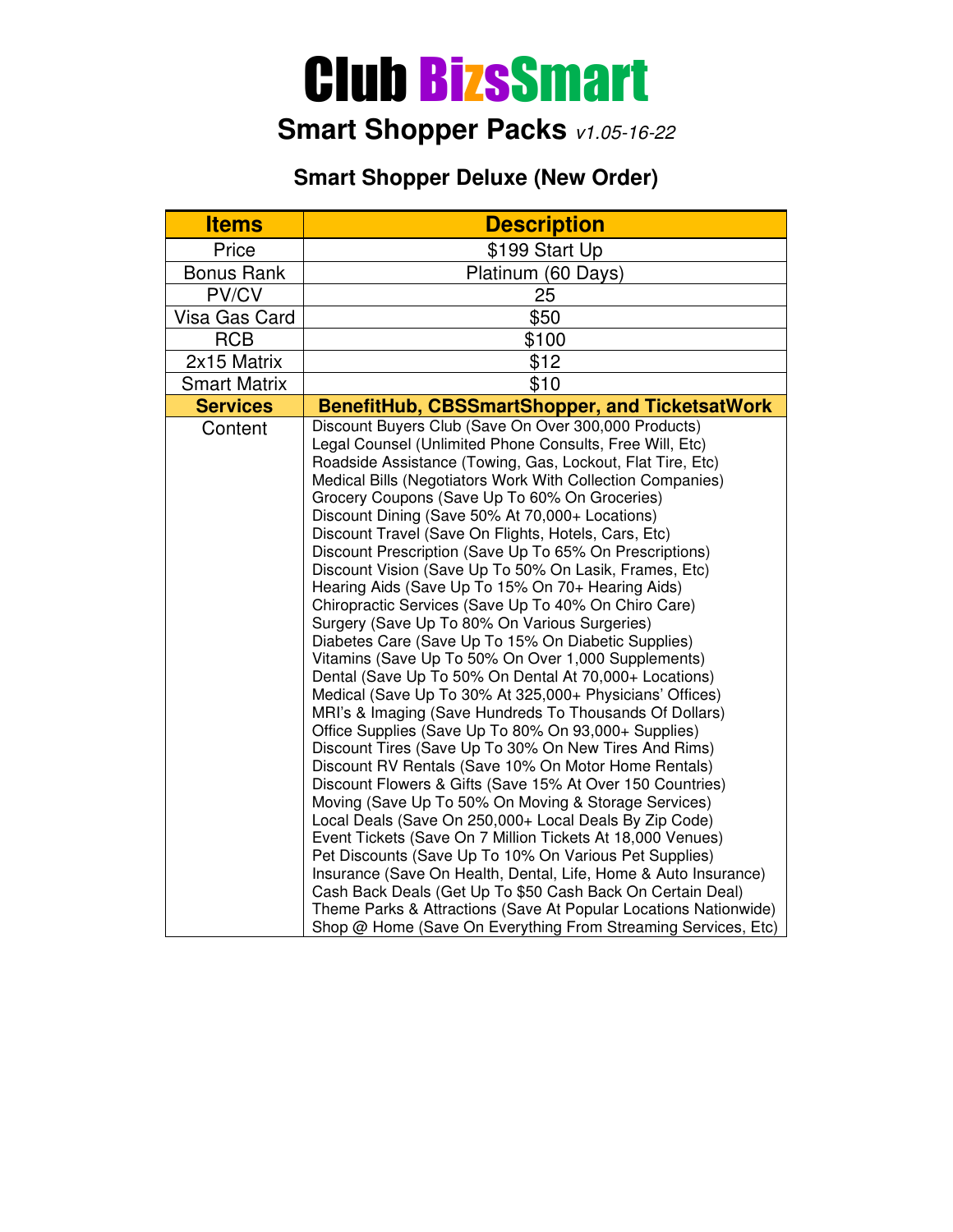### **Smart Shopper Deluxe (Monthly Order)**

| <b>Items</b>      | <b>Description</b>                                                                                                                                                                                                                                                                                                                                                                                                                                                                                                                                                                                                                                                                                                                                                                                                                                                                                                                                                                                                                                                                                                                                                                                                                                                                                                                                                                                                                                                                                                                                                                                                                                                                                                                                |
|-------------------|---------------------------------------------------------------------------------------------------------------------------------------------------------------------------------------------------------------------------------------------------------------------------------------------------------------------------------------------------------------------------------------------------------------------------------------------------------------------------------------------------------------------------------------------------------------------------------------------------------------------------------------------------------------------------------------------------------------------------------------------------------------------------------------------------------------------------------------------------------------------------------------------------------------------------------------------------------------------------------------------------------------------------------------------------------------------------------------------------------------------------------------------------------------------------------------------------------------------------------------------------------------------------------------------------------------------------------------------------------------------------------------------------------------------------------------------------------------------------------------------------------------------------------------------------------------------------------------------------------------------------------------------------------------------------------------------------------------------------------------------------|
| Price             | \$150 Per Month                                                                                                                                                                                                                                                                                                                                                                                                                                                                                                                                                                                                                                                                                                                                                                                                                                                                                                                                                                                                                                                                                                                                                                                                                                                                                                                                                                                                                                                                                                                                                                                                                                                                                                                                   |
| <b>Bonus Rank</b> | Platinum (60 Days)                                                                                                                                                                                                                                                                                                                                                                                                                                                                                                                                                                                                                                                                                                                                                                                                                                                                                                                                                                                                                                                                                                                                                                                                                                                                                                                                                                                                                                                                                                                                                                                                                                                                                                                                |
| PV/CV             | 25                                                                                                                                                                                                                                                                                                                                                                                                                                                                                                                                                                                                                                                                                                                                                                                                                                                                                                                                                                                                                                                                                                                                                                                                                                                                                                                                                                                                                                                                                                                                                                                                                                                                                                                                                |
| Visa Gas Card     | \$25                                                                                                                                                                                                                                                                                                                                                                                                                                                                                                                                                                                                                                                                                                                                                                                                                                                                                                                                                                                                                                                                                                                                                                                                                                                                                                                                                                                                                                                                                                                                                                                                                                                                                                                                              |
| <b>RCB</b>        | \$75                                                                                                                                                                                                                                                                                                                                                                                                                                                                                                                                                                                                                                                                                                                                                                                                                                                                                                                                                                                                                                                                                                                                                                                                                                                                                                                                                                                                                                                                                                                                                                                                                                                                                                                                              |
| 2x15 Matrix       | \$6                                                                                                                                                                                                                                                                                                                                                                                                                                                                                                                                                                                                                                                                                                                                                                                                                                                                                                                                                                                                                                                                                                                                                                                                                                                                                                                                                                                                                                                                                                                                                                                                                                                                                                                                               |
| <b>Services</b>   | BenefitHub, CBSSmartShopper, and TicketsatWork                                                                                                                                                                                                                                                                                                                                                                                                                                                                                                                                                                                                                                                                                                                                                                                                                                                                                                                                                                                                                                                                                                                                                                                                                                                                                                                                                                                                                                                                                                                                                                                                                                                                                                    |
| Content           | Discount Buyers Club (Save On Over 300,000 Products)<br>Legal Counsel (Unlimited Phone Consults, Free Will, Etc)<br>Roadside Assistance (Towing, Gas, Lockout, Flat Tire, Etc)<br>Medical Bills (Negotiators Work With Collection Companies)<br>Grocery Coupons (Save Up To 60% On Groceries)<br>Discount Dining (Save 50% At 70,000+ Locations)<br>Discount Travel (Save On Flights, Hotels, Cars, Etc)<br>Discount Prescription (Save Up To 65% On Prescriptions)<br>Discount Vision (Save Up To 50% On Lasik, Frames, Etc)<br>Hearing Aids (Save Up To 15% On 70+ Hearing Aids)<br>Chiropractic Services (Save Up To 40% On Chiro Care)<br>Surgery (Save Up To 80% On Various Surgeries)<br>Diabetes Care (Save Up To 15% On Diabetic Supplies)<br>Vitamins (Save Up To 50% On Over 1,000 Supplements)<br>Dental (Save Up To 50% On Dental At 70,000+ Locations)<br>Medical (Save Up To 30% At 325,000+ Physicians' Offices)<br>MRI's & Imaging (Save Hundreds To Thousands Of Dollars)<br>Office Supplies (Save Up To 80% On 93,000+ Supplies)<br>Discount Tires (Save Up To 30% On New Tires And Rims)<br>Discount RV Rentals (Save 10% On Motor Home Rentals)<br>Discount Flowers & Gifts (Save 15% At Over 150 Countries)<br>Moving (Save Up To 50% On Moving & Storage Services)<br>Local Deals (Save On 250,000+ Local Deals By Zip Code)<br>Event Tickets (Save On 7 Million Tickets At 18,000 Venues)<br>Pet Discounts (Save Up To 10% On Various Pet Supplies)<br>Insurance (Save On Health, Dental, Life, Home & Auto Insurance)<br>Cash Back Deals (Get Up To \$50 Cash Back On Certain Deals)<br>Theme Parks & Attractions (Save At Popular Locations Nationwide)<br>Shop @ Home (Save On Everything From Streaming Services, Etc) |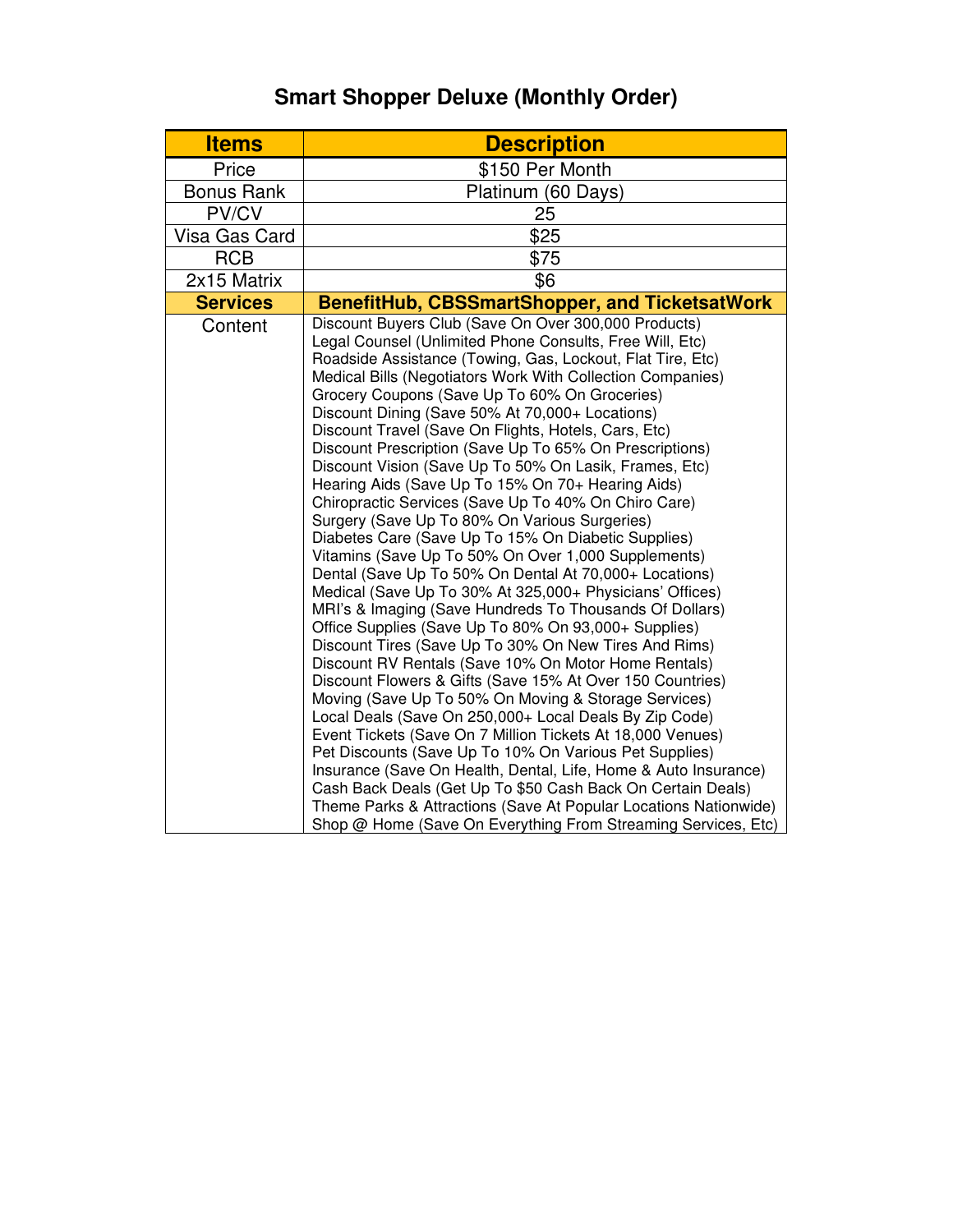### **Smart Shopper Pro (New Order)**

| <b>Items</b>        | <b>Description</b>                                                                                                                                                                                                                                                                                                                                                                                                                                                                                                                                                                                                                                                                                                                                                                                                                                                                                                                                                                                                                                                                                                                                                                                                                                                                                                                                                                                                            |
|---------------------|-------------------------------------------------------------------------------------------------------------------------------------------------------------------------------------------------------------------------------------------------------------------------------------------------------------------------------------------------------------------------------------------------------------------------------------------------------------------------------------------------------------------------------------------------------------------------------------------------------------------------------------------------------------------------------------------------------------------------------------------------------------------------------------------------------------------------------------------------------------------------------------------------------------------------------------------------------------------------------------------------------------------------------------------------------------------------------------------------------------------------------------------------------------------------------------------------------------------------------------------------------------------------------------------------------------------------------------------------------------------------------------------------------------------------------|
| Price               | \$99 Start Up                                                                                                                                                                                                                                                                                                                                                                                                                                                                                                                                                                                                                                                                                                                                                                                                                                                                                                                                                                                                                                                                                                                                                                                                                                                                                                                                                                                                                 |
| <b>Bonus Rank</b>   | Silver (60 Days)                                                                                                                                                                                                                                                                                                                                                                                                                                                                                                                                                                                                                                                                                                                                                                                                                                                                                                                                                                                                                                                                                                                                                                                                                                                                                                                                                                                                              |
| PV/CV               | 25                                                                                                                                                                                                                                                                                                                                                                                                                                                                                                                                                                                                                                                                                                                                                                                                                                                                                                                                                                                                                                                                                                                                                                                                                                                                                                                                                                                                                            |
| Visa Gas Card       | \$20                                                                                                                                                                                                                                                                                                                                                                                                                                                                                                                                                                                                                                                                                                                                                                                                                                                                                                                                                                                                                                                                                                                                                                                                                                                                                                                                                                                                                          |
| <b>RCB</b>          | \$30                                                                                                                                                                                                                                                                                                                                                                                                                                                                                                                                                                                                                                                                                                                                                                                                                                                                                                                                                                                                                                                                                                                                                                                                                                                                                                                                                                                                                          |
| 2x15 Matrix         | \$12                                                                                                                                                                                                                                                                                                                                                                                                                                                                                                                                                                                                                                                                                                                                                                                                                                                                                                                                                                                                                                                                                                                                                                                                                                                                                                                                                                                                                          |
| <b>Smart Matrix</b> | \$10                                                                                                                                                                                                                                                                                                                                                                                                                                                                                                                                                                                                                                                                                                                                                                                                                                                                                                                                                                                                                                                                                                                                                                                                                                                                                                                                                                                                                          |
| <b>Services</b>     | <b>CBSSmartShopper, and TicketsatWork</b>                                                                                                                                                                                                                                                                                                                                                                                                                                                                                                                                                                                                                                                                                                                                                                                                                                                                                                                                                                                                                                                                                                                                                                                                                                                                                                                                                                                     |
| Content             | Discount Buyers Club (Save On Over 300,000 Products)<br>Legal Counsel (Unlimited Phone Consults, Free Will, Etc)<br>Roadside Assistance (Towing, Gas, Lockout, Flat Tire, Etc)<br>Medical Bills (Negotiators Work With Collection Companies)<br>Grocery Coupons (Save Up To 60% On Groceries)<br>Discount Dining (Save 50% At 70,000+ Locations)<br>Discount Travel (Save On Flights, Hotels, Cars, Etc)<br>Discount Prescription (Save Up To 65% On Prescriptions)<br>Discount Vision (Save Up To 50% On Lasik, Frames, Etc)<br>Hearing Aids (Save Up To 15% On 70+ Hearing Aids)<br>Chiropractic Services (Save Up To 40% On Chiro Care)<br>Surgery (Save Up To 80% On Various Surgeries)<br>Diabetes Care (Save Up To 15% On Diabetic Supplies)<br>Vitamins (Save Up To 50% On Over 1,000 Supplements)<br>Dental (Save Up To 50% On Dental At 70,000+ Locations)<br>Medical (Save Up To 30% At 325,000+ Physicians' Offices)<br>MRI's & Imaging (Save Hundreds To Thousands Of Dollars)<br>Office Supplies (Save Up To 80% On 93,000+ Supplies)<br>Discount Tires (Save Up To 30% On New Tires And Rims)<br>Discount RV Rentals (Save 10% On Motor Home Rentals)<br>Discount Flowers & Gifts (Save 15% At Over 150 Countries)<br>Moving (Save Up To 50% On Moving & Storage Services)<br>Theme Parks & Attractions (Save At Popular Locations Nationwide)<br>Shop @ Home (Save On Everything From Streaming Services, Etc) |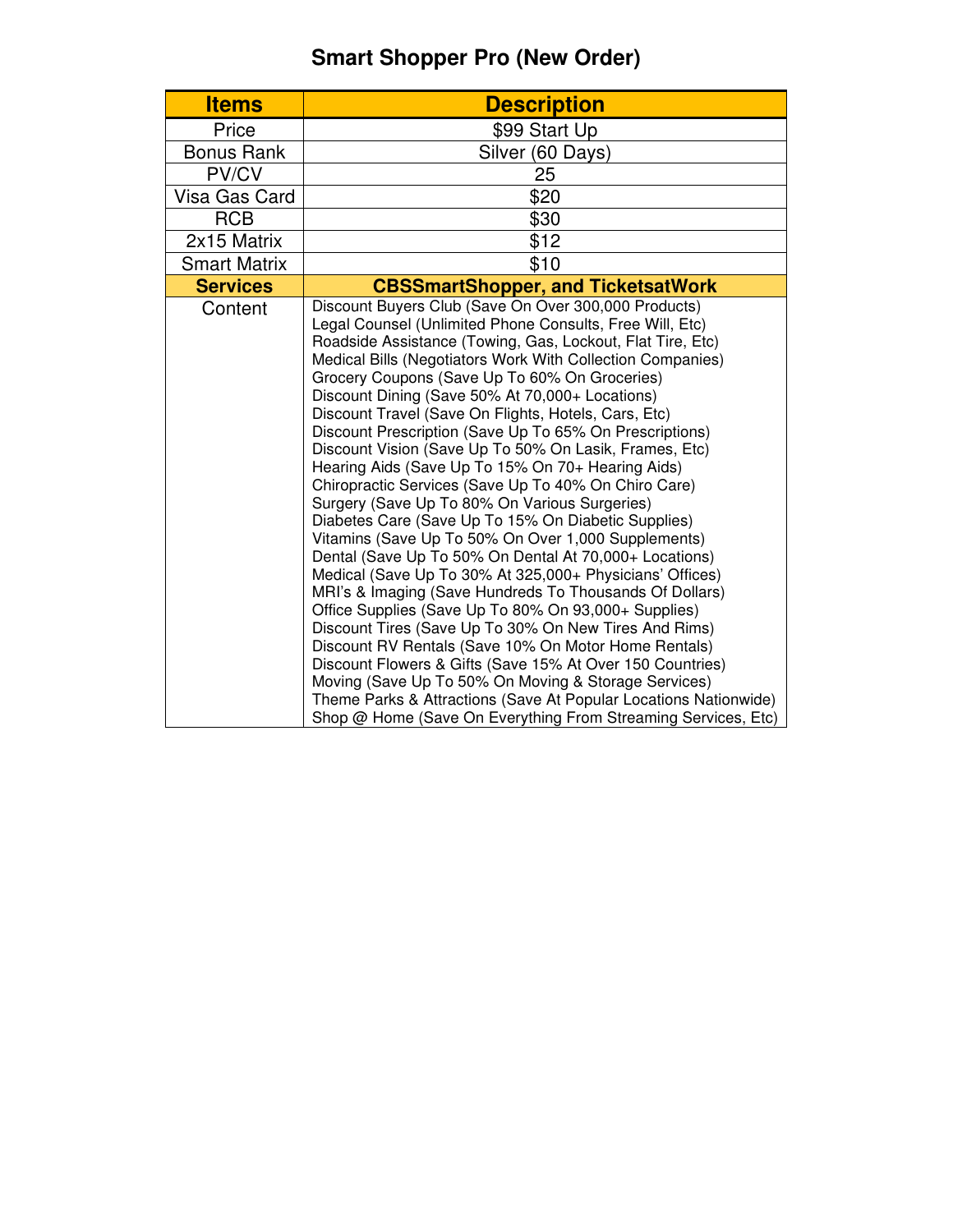### **Smart Shopper Pro (Monthly Order)**

| <b>Items</b>      | <b>Description</b>                                                                                                                                                                                                                                                                                                                                                                                                                                                                                                                                                                                                                                                                                                                                                                                                                                                                                                                                                                                                                                                                                                                                                                                                                                                                                                                                                                                                            |
|-------------------|-------------------------------------------------------------------------------------------------------------------------------------------------------------------------------------------------------------------------------------------------------------------------------------------------------------------------------------------------------------------------------------------------------------------------------------------------------------------------------------------------------------------------------------------------------------------------------------------------------------------------------------------------------------------------------------------------------------------------------------------------------------------------------------------------------------------------------------------------------------------------------------------------------------------------------------------------------------------------------------------------------------------------------------------------------------------------------------------------------------------------------------------------------------------------------------------------------------------------------------------------------------------------------------------------------------------------------------------------------------------------------------------------------------------------------|
| Price             | \$60 Per Month                                                                                                                                                                                                                                                                                                                                                                                                                                                                                                                                                                                                                                                                                                                                                                                                                                                                                                                                                                                                                                                                                                                                                                                                                                                                                                                                                                                                                |
| <b>Bonus Rank</b> | Silver (60 Days)                                                                                                                                                                                                                                                                                                                                                                                                                                                                                                                                                                                                                                                                                                                                                                                                                                                                                                                                                                                                                                                                                                                                                                                                                                                                                                                                                                                                              |
| PV/CV             | 25                                                                                                                                                                                                                                                                                                                                                                                                                                                                                                                                                                                                                                                                                                                                                                                                                                                                                                                                                                                                                                                                                                                                                                                                                                                                                                                                                                                                                            |
| Visa Gas Card     | \$15                                                                                                                                                                                                                                                                                                                                                                                                                                                                                                                                                                                                                                                                                                                                                                                                                                                                                                                                                                                                                                                                                                                                                                                                                                                                                                                                                                                                                          |
| <b>RCB</b>        | \$20                                                                                                                                                                                                                                                                                                                                                                                                                                                                                                                                                                                                                                                                                                                                                                                                                                                                                                                                                                                                                                                                                                                                                                                                                                                                                                                                                                                                                          |
| 2x15 Matrix       | \$6                                                                                                                                                                                                                                                                                                                                                                                                                                                                                                                                                                                                                                                                                                                                                                                                                                                                                                                                                                                                                                                                                                                                                                                                                                                                                                                                                                                                                           |
| <b>Services</b>   | <b>CBSSmartShopper, and TicketsatWork</b>                                                                                                                                                                                                                                                                                                                                                                                                                                                                                                                                                                                                                                                                                                                                                                                                                                                                                                                                                                                                                                                                                                                                                                                                                                                                                                                                                                                     |
| Content           | Discount Buyers Club (Save On Over 300,000 Products)<br>Legal Counsel (Unlimited Phone Consults, Free Will, Etc)<br>Roadside Assistance (Towing, Gas, Lockout, Flat Tire, Etc)<br>Medical Bills (Negotiators Work With Collection Companies)<br>Grocery Coupons (Save Up To 60% On Groceries)<br>Discount Dining (Save 50% At 70,000+ Locations)<br>Discount Travel (Save On Flights, Hotels, Cars, Etc)<br>Discount Prescription (Save Up To 65% On Prescriptions)<br>Discount Vision (Save Up To 50% On Lasik, Frames, Etc)<br>Hearing Aids (Save Up To 15% On 70+ Hearing Aids)<br>Chiropractic Services (Save Up To 40% On Chiro Care)<br>Surgery (Save Up To 80% On Various Surgeries)<br>Diabetes Care (Save Up To 15% On Diabetic Supplies)<br>Vitamins (Save Up To 50% On Over 1,000 Supplements)<br>Dental (Save Up To 50% On Dental At 70,000+ Locations)<br>Medical (Save Up To 30% At 325,000+ Physicians' Offices)<br>MRI's & Imaging (Save Hundreds To Thousands Of Dollars)<br>Office Supplies (Save Up To 80% On 93,000+ Supplies)<br>Discount Tires (Save Up To 30% On New Tires And Rims)<br>Discount RV Rentals (Save 10% On Motor Home Rentals)<br>Discount Flowers & Gifts (Save 15% At Over 150 Countries)<br>Moving (Save Up To 50% On Moving & Storage Services)<br>Theme Parks & Attractions (Save At Popular Locations Nationwide)<br>Shop @ Home (Save On Everything From Streaming Services, Etc) |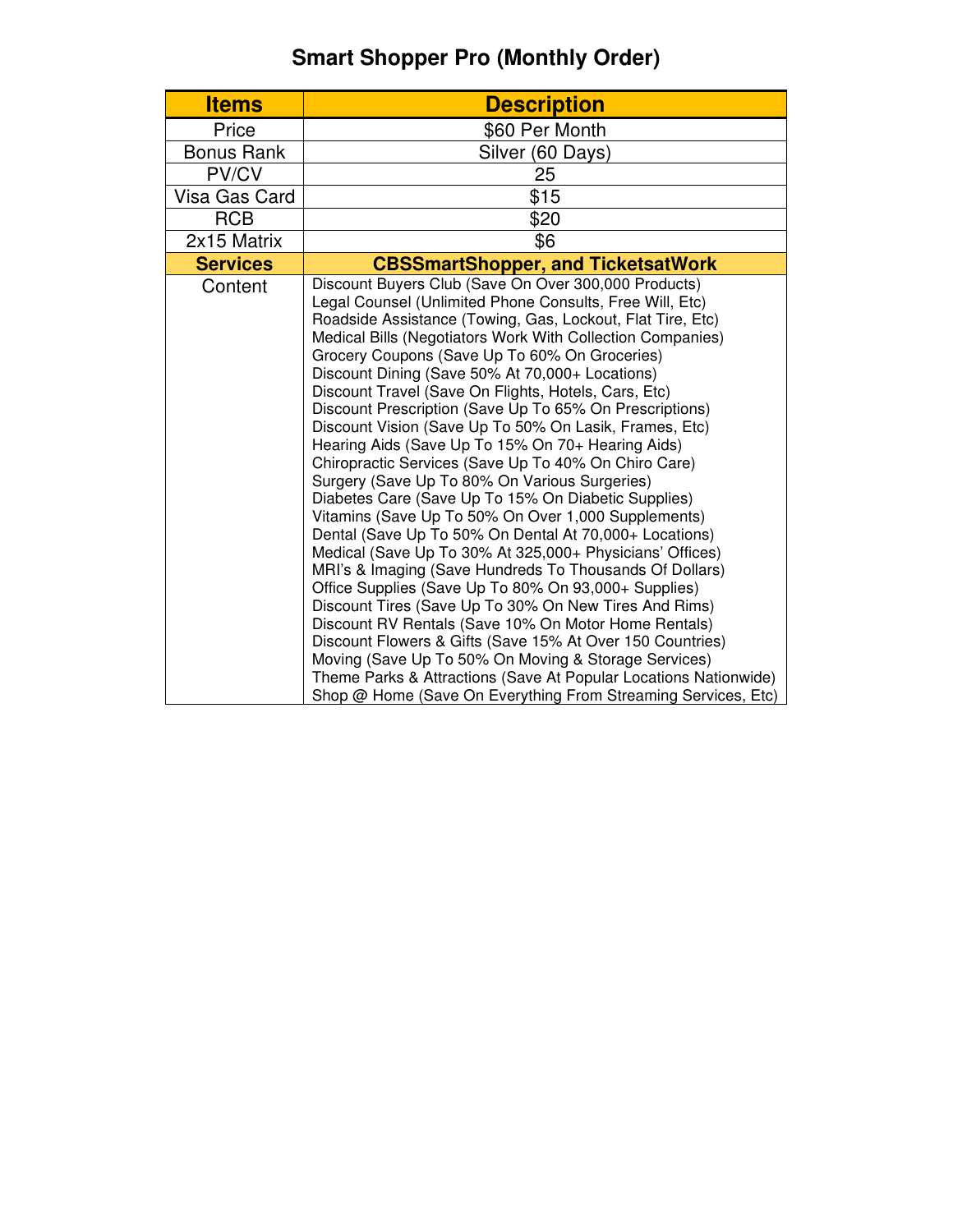### **Smart Shopper Basic (New Order)**

| <b>Items</b>        | <b>Description</b>                                                                                                                                                                                                                                                                                                                                                                                                                                                                                                                                                                                                                                                                                                                                                                                                                                                                                                                                                                                                                                                                                                                                                                                                                                                                                                                                                                                                            |
|---------------------|-------------------------------------------------------------------------------------------------------------------------------------------------------------------------------------------------------------------------------------------------------------------------------------------------------------------------------------------------------------------------------------------------------------------------------------------------------------------------------------------------------------------------------------------------------------------------------------------------------------------------------------------------------------------------------------------------------------------------------------------------------------------------------------------------------------------------------------------------------------------------------------------------------------------------------------------------------------------------------------------------------------------------------------------------------------------------------------------------------------------------------------------------------------------------------------------------------------------------------------------------------------------------------------------------------------------------------------------------------------------------------------------------------------------------------|
| Price               | \$59 Start Up                                                                                                                                                                                                                                                                                                                                                                                                                                                                                                                                                                                                                                                                                                                                                                                                                                                                                                                                                                                                                                                                                                                                                                                                                                                                                                                                                                                                                 |
| <b>Bonus Rank</b>   | Copper (60 Days)                                                                                                                                                                                                                                                                                                                                                                                                                                                                                                                                                                                                                                                                                                                                                                                                                                                                                                                                                                                                                                                                                                                                                                                                                                                                                                                                                                                                              |
| PV/CV               | 25                                                                                                                                                                                                                                                                                                                                                                                                                                                                                                                                                                                                                                                                                                                                                                                                                                                                                                                                                                                                                                                                                                                                                                                                                                                                                                                                                                                                                            |
| Visa Gas Card       | \$10                                                                                                                                                                                                                                                                                                                                                                                                                                                                                                                                                                                                                                                                                                                                                                                                                                                                                                                                                                                                                                                                                                                                                                                                                                                                                                                                                                                                                          |
| <b>RCB</b>          | \$10                                                                                                                                                                                                                                                                                                                                                                                                                                                                                                                                                                                                                                                                                                                                                                                                                                                                                                                                                                                                                                                                                                                                                                                                                                                                                                                                                                                                                          |
| 2x15 Matrix         | \$12                                                                                                                                                                                                                                                                                                                                                                                                                                                                                                                                                                                                                                                                                                                                                                                                                                                                                                                                                                                                                                                                                                                                                                                                                                                                                                                                                                                                                          |
| <b>Smart Matrix</b> | \$10                                                                                                                                                                                                                                                                                                                                                                                                                                                                                                                                                                                                                                                                                                                                                                                                                                                                                                                                                                                                                                                                                                                                                                                                                                                                                                                                                                                                                          |
| <b>Services</b>     | <b>CBSSmartShopper, and TicketsatWork</b>                                                                                                                                                                                                                                                                                                                                                                                                                                                                                                                                                                                                                                                                                                                                                                                                                                                                                                                                                                                                                                                                                                                                                                                                                                                                                                                                                                                     |
| Content             | Discount Buyers Club (Save On Over 300,000 Products)<br>Legal Counsel (Unlimited Phone Consults, Free Will, Etc)<br>Roadside Assistance (Towing, Gas, Lockout, Flat Tire, Etc)<br>Medical Bills (Negotiators Work With Collection Companies)<br>Grocery Coupons (Save Up To 60% On Groceries)<br>Discount Dining (Save 50% At 70,000+ Locations)<br>Discount Travel (Save On Flights, Hotels, Cars, Etc)<br>Discount Prescription (Save Up To 65% On Prescriptions)<br>Discount Vision (Save Up To 50% On Lasik, Frames, Etc)<br>Hearing Aids (Save Up To 15% On 70+ Hearing Aids)<br>Chiropractic Services (Save Up To 40% On Chiro Care)<br>Surgery (Save Up To 80% On Various Surgeries)<br>Diabetes Care (Save Up To 15% On Diabetic Supplies)<br>Vitamins (Save Up To 50% On Over 1,000 Supplements)<br>Dental (Save Up To 50% On Dental At 70,000+ Locations)<br>Medical (Save Up To 30% At 325,000+ Physicians' Offices)<br>MRI's & Imaging (Save Hundreds To Thousands Of Dollars)<br>Office Supplies (Save Up To 80% On 93,000+ Supplies)<br>Discount Tires (Save Up To 30% On New Tires And Rims)<br>Discount RV Rentals (Save 10% On Motor Home Rentals)<br>Discount Flowers & Gifts (Save 15% At Over 150 Countries)<br>Moving (Save Up To 50% On Moving & Storage Services)<br>Theme Parks & Attractions (Save At Popular Locations Nationwide)<br>Shop @ Home (Save On Everything From Streaming Services, Etc) |